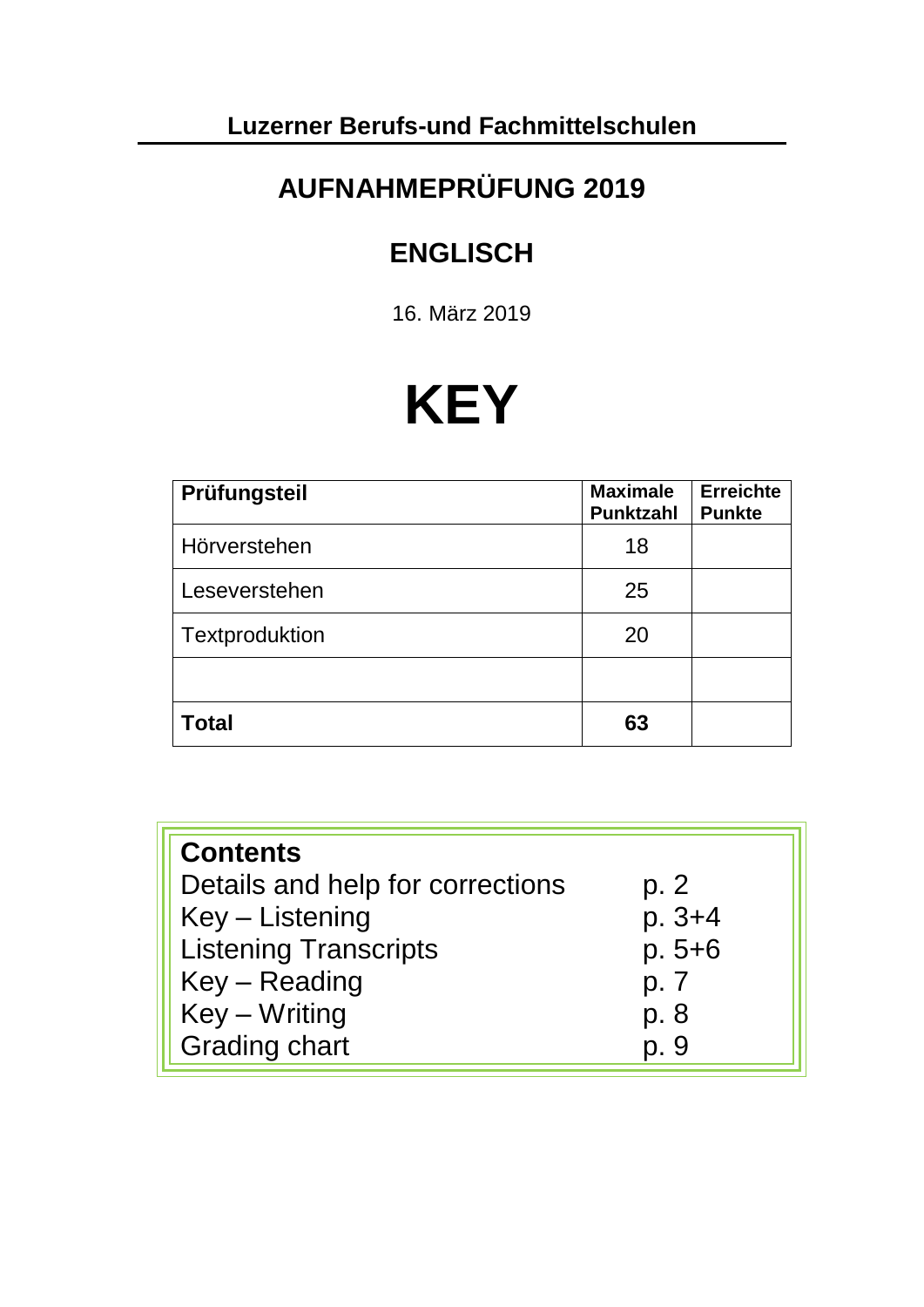### **Details and help for corrections**

### **LISTENING (18p.)**

*Part 1: 1 point for each correct answer. (Total 6p.) Part 2: 2 points for each correct answer. (Total 12p.)*

### **READING (25p.)**

*Part 1: 1 point for each correct answer. (Total 5p.) Part 2: 1 point for each correct answer. (Total 10p.) Part 3: 1 point for each correct answer. (Total 10p.)*

### **WRITING**

### **Specifications for the correction of the writing task.**

• If candidates do not write enough words and if candidates write too many words (irrelevant things) they do not get the full amount of points for the *task* (see details in table on p. 8). It is also explained in the table that if it is far too short the candidate gets only 1 point for *task.*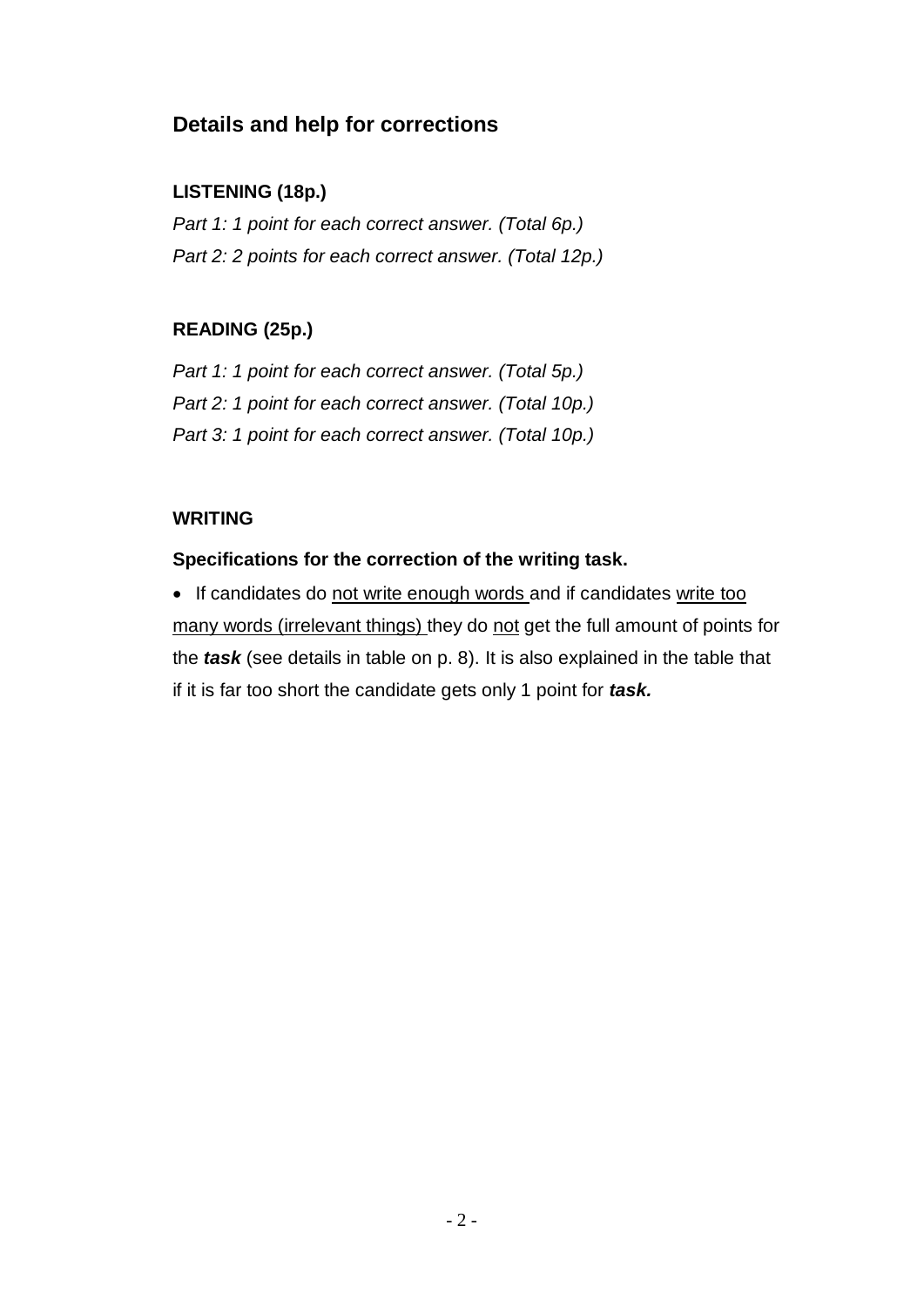### **KEY - LISTENING** \_\_\_ / 18 points

**Part 1** \_\_\_ / 6 points

You will hear a doctor talking about how people can lead a healthier life. For each question, put a tick  $(√)$  in the correct box.

### **1. To become healthier, you should …**

|    |         | A. dramatically change your life.               | A   |   |
|----|---------|-------------------------------------------------|-----|---|
|    |         | <b>B.</b> change some daily habits.             | в   | M |
|    |         | C. eat hardly enough.                           | C   |   |
| 2. | should, | If you don't manage to exercise as much as you  |     |   |
|    |         | A. leave the gym.                               | A   |   |
|    |         | <b>B.</b> try not to be negative about it.      | В   | M |
|    |         | C. don't reward yourself.                       | C   |   |
|    |         | 3. To improve your mood, you should             |     |   |
|    |         | A. drink more tea and coffee.                   | A   |   |
|    |         | <b>B.</b> only eat vegetables.                  | В   |   |
|    |         | C. increase the amount of vegetables you eat.   | C   | ☑ |
| 4. |         | The survey                                      |     |   |
|    |         | A. showed quite dramatic results.               | A ⊠ |   |
|    |         | <b>B.</b> didn't have strong results.           | в   |   |
|    |         | C. didn't give any useful information.          | С   |   |
|    |         | 5. You should always                            |     |   |
|    |         | A. do important jobs first.                     | A   |   |
|    |         | <b>B.</b> do everything as quickly as possible. | в   |   |
|    |         | <b>C.</b> try to finish what you start.         | C ⊠ |   |
| 6. |         | The doctor says                                 |     |   |
|    |         | A. you should never have a late night.          | A   |   |
|    |         | <b>B.</b> lack of sleep causes brain disease.   | в   |   |
|    |         | C. it's okay to go to bed late sometimes.       | C   | ☑ |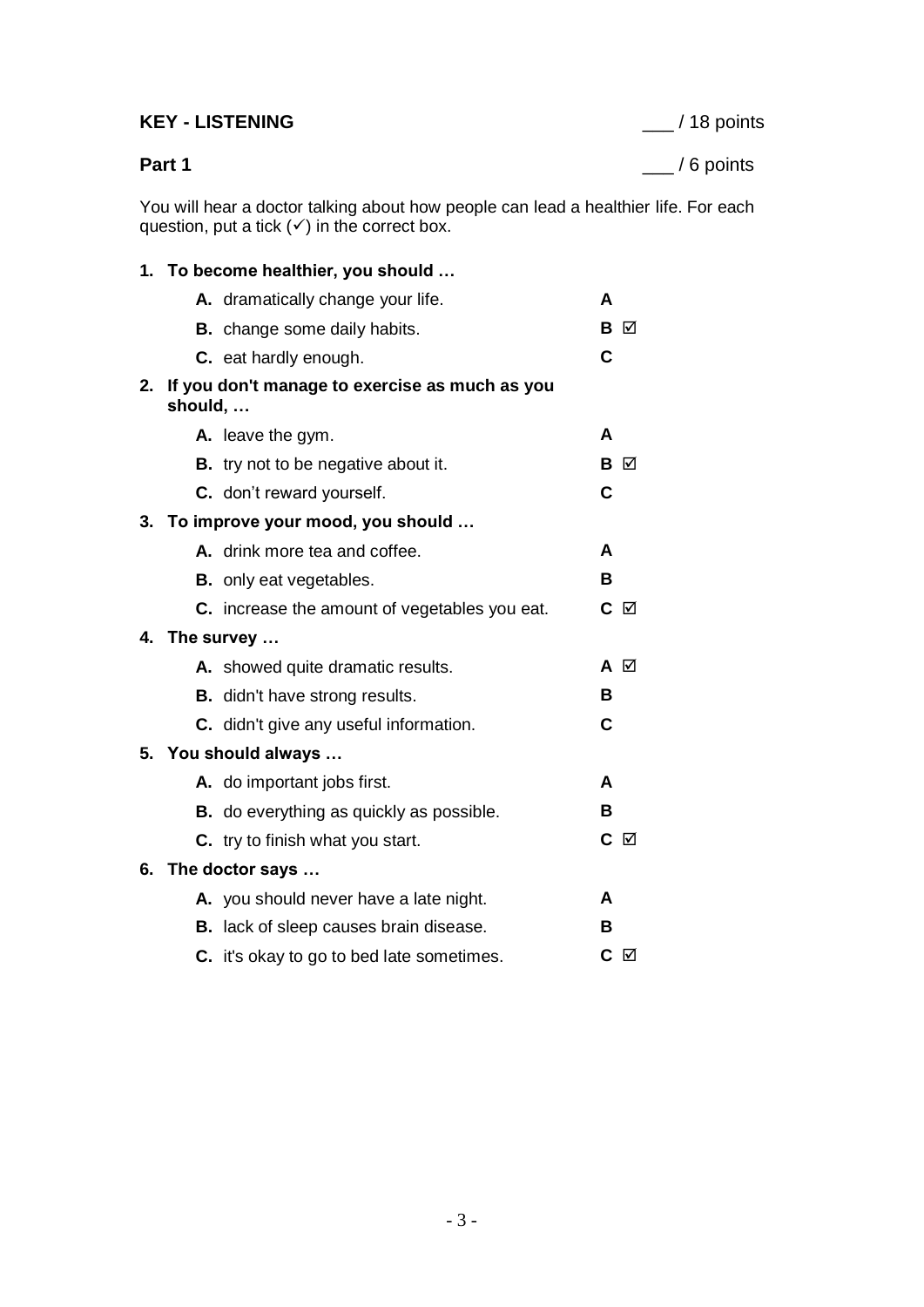You will hear a tour guide giving information about an old British house. For each question fill in the missing information in the numbered space.

| The Reynold family lived in the house until (8) _____1975_______________________ |
|----------------------------------------------------------------------------------|
|                                                                                  |
| The art collection is in the (10) ________dining room___________________________ |
| George Reynold was a (11) __________big fan of traditional art__________________ |
| George's brother died in a (12) ______ horse-riding accident____________________ |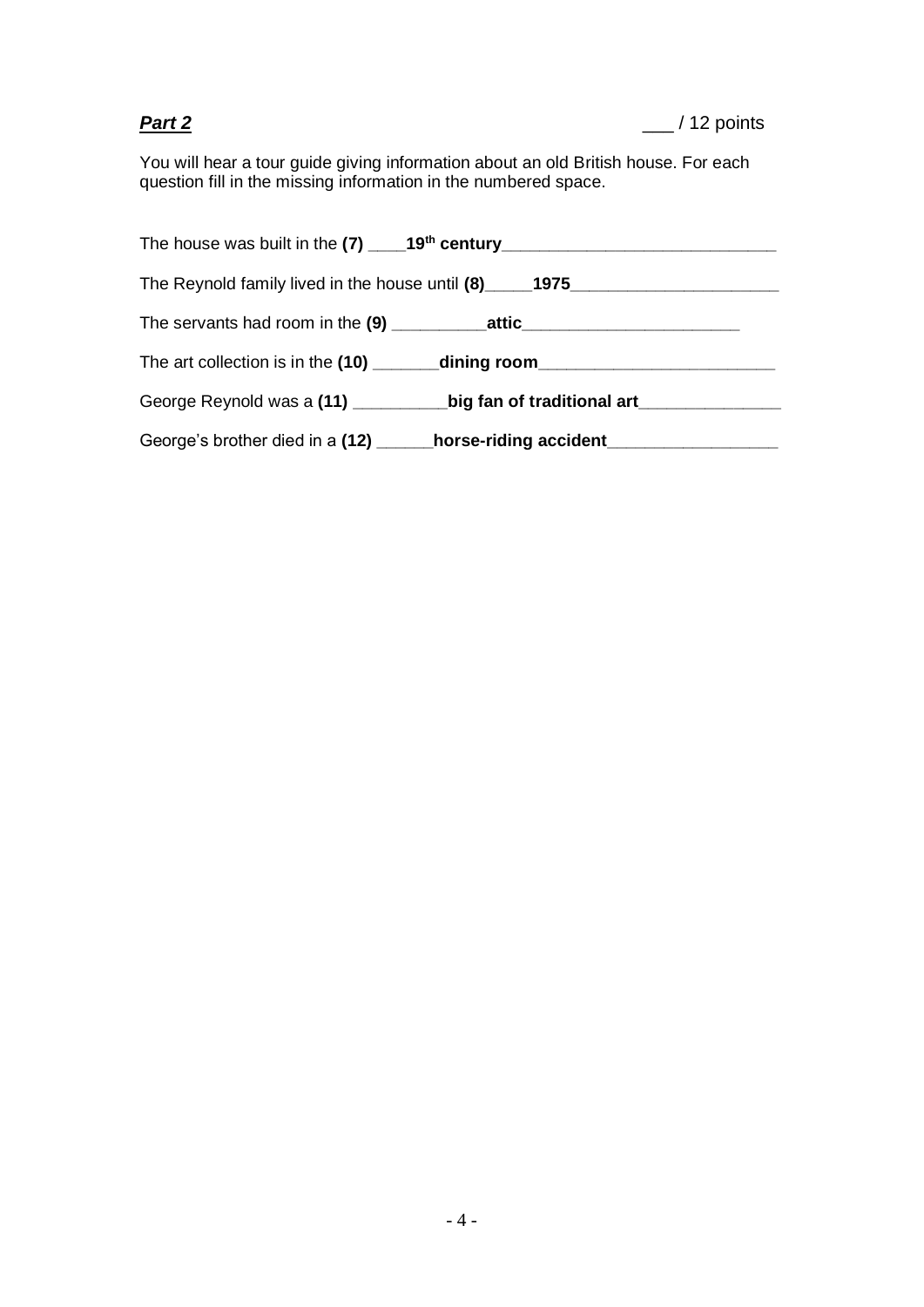### **Listening Transcripts**

### **Listening – Part 1: Transcript**

Most people seem to think that in order to become healthier, we need to go to the gym every day and eat hardly anything. This, however, is really not the way to go about changing your unhealthy habits. **[1] Just a few basic changes to our daily routine can improve our health dramatically**. If you're the kind of person who keeps trying to exercise regularly but keeps failing, **[2] it's time to think again about your attitude. It's important not to focus on your failures, but instead be positive about your successes**. Instead of being unhappy because you didn't go to the gym five times last week, be proud of the fact that at least you went twice. One good reason to eat healthily is that it could improve your mood. **[4] A recent survey has found that 80 per cent** of people felt better when they changed what they ate or drank. A quarter of them said their bad moods and stress disappeared. **[3] The greatest benefit was felt after** drinking more water, **eating more vegetables**, reducing sugar and cutting down on coffee. Another way of improving your mood and reducing stress is to take care when you do things. **[5] If you start something, make sure you finish it,** even if it is a minor task. Doing so can make you feel happier. When you get close to achieving something, your brain sends out reward signals that make you feel positive. Finally, you should make sure you get plenty of sleep. **[6] Don't have too many late nights, although an occasional one won't do you any harm.** Without sleep, the brain can't work properly, and you'll get depressed. So, look after your body, and your body will look after you.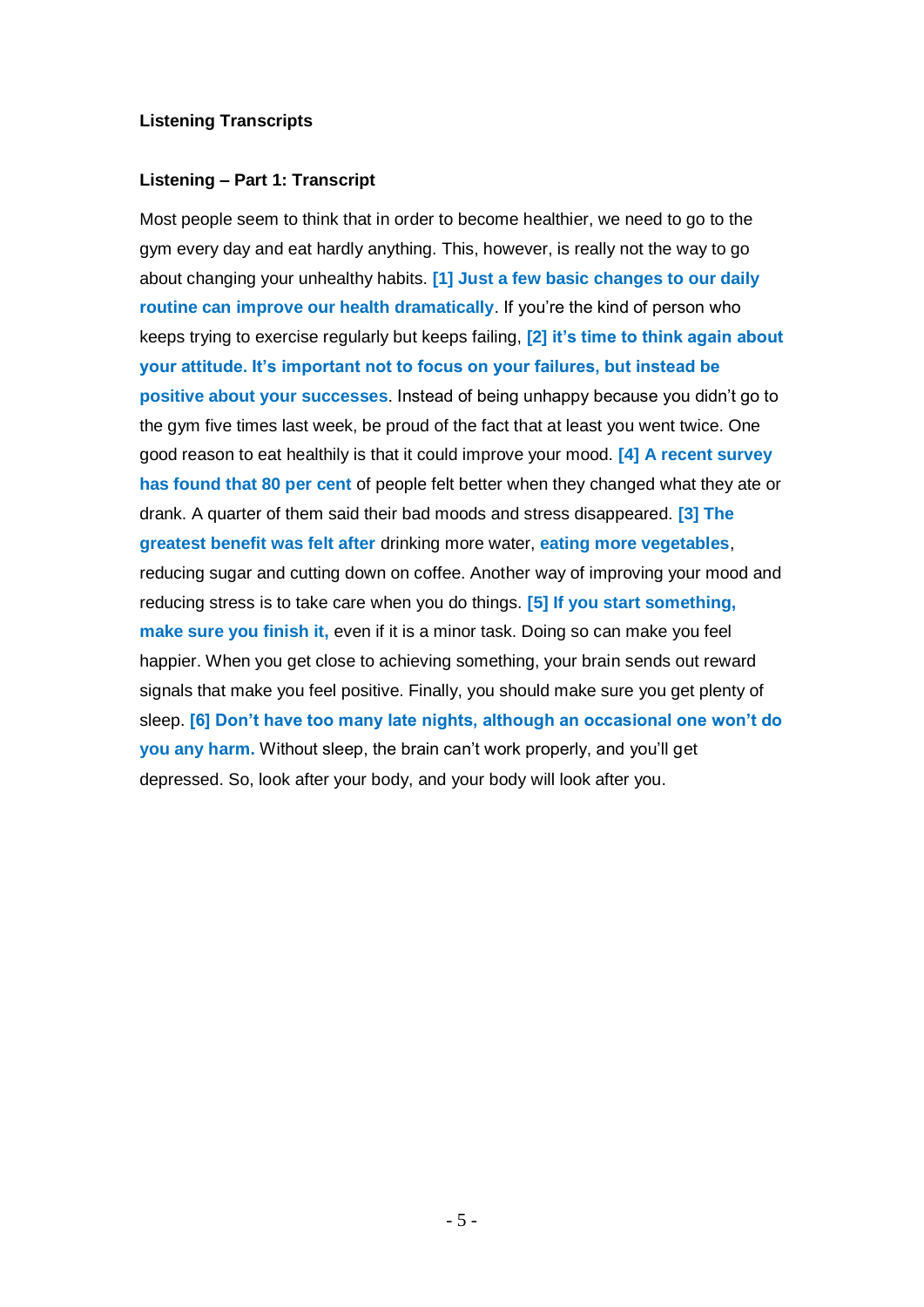### **Listening – Part 2: Transcript**

Good morning everyone and welcome to Stonebridge House. My name is David and I am your tour guide. This morning I am going to show you around this wonderful **[7] 19th century** house which was the home of the Reynold family for more than 150 years until **[8] 1975** when it became a National Museum.

We are now standing in the main lobby of the house where you can see the magnificent wooden staircase that leads up to the bedrooms. The servants used to sleep in the **[9] attic** but they would have used a different staircase to this one. Now if we go through to the **[10] dining room** you will be able to see a fine collection of paintings. George Reynold was a **[11] big fan of traditional art** as we can see here today. George came from a military family, surprisingly however, he became a lawyer, even though his father wanted him to be an officer in the army. His younger brother also rebelled and became a teacher.

Now the Reynold family is famous for many things but probably most of all for the many family tragedies. The family has had more than its fair share of early deaths. George's son Michael died from cancer. His wife died while giving birth to their daughter Emily and George's brother had a fatal **[12] horse-riding accident**. George himself always suffered from a weak heart and he died of a heart attack at the age of 52.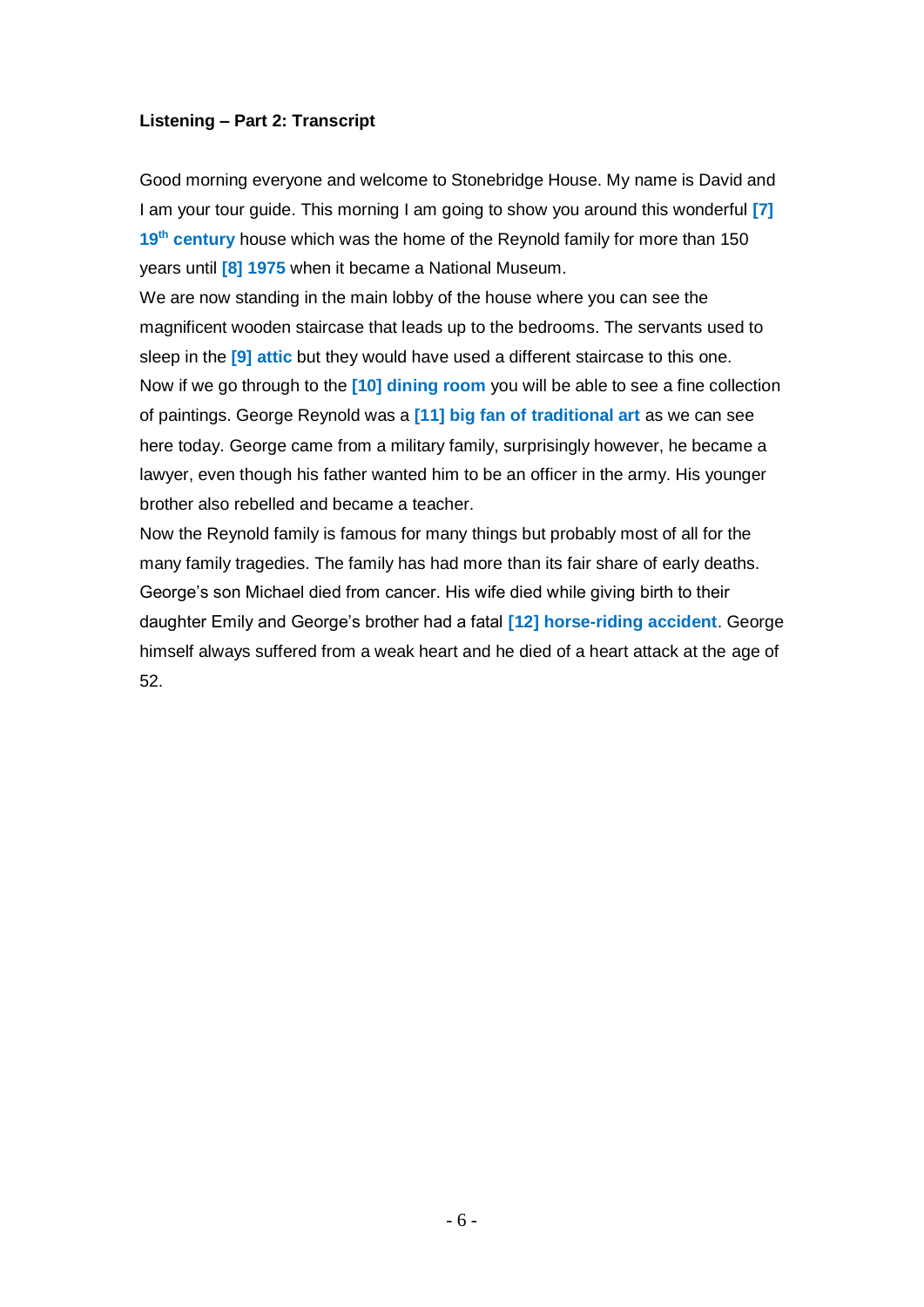# **KEY - READING \_\_\_\_ / 25 points**

|      |             |             | <b>Part 1</b> Mark the correct letter A, B, C or D. |         |                |              | $\frac{1}{2}$ / 5 points  |
|------|-------------|-------------|-----------------------------------------------------|---------|----------------|--------------|---------------------------|
| 1. A | B           | $\mathbf c$ | D                                                   | 4. A    | $\overline{B}$ | $\mathsf{C}$ | D                         |
| 2. A | B           | $\mathsf C$ | D                                                   | 5. A    | B <sub>a</sub> | $\mathsf C$  | D                         |
| 3. A | $\mathbf B$ | $\mathsf C$ | D                                                   |         |                |              |                           |
|      |             |             | <b>Part 2</b> Write a T for True or F for False.    |         |                |              | $\frac{1}{2}$ / 10 points |
| 1. F |             |             |                                                     | 6. F    |                |              |                           |
| 2. F |             |             |                                                     | 7. F    |                |              |                           |
| 3. T |             |             |                                                     | 8. T    |                |              |                           |
| 4. T |             |             |                                                     | 9. F    |                |              |                           |
| 5. F |             |             |                                                     | 10. $T$ |                |              |                           |

*Part 3 Mark the correct letter A, B, C or D. \_\_\_\_ / 10 points*

| 1. A B C        |          |   | <b>D</b> |       |      | 6. A B      | C D          |     |
|-----------------|----------|---|----------|-------|------|-------------|--------------|-----|
| 2. A            | B C      |   | <b>D</b> |       | 7. A | $\mathsf B$ | C            | D   |
| 3. A B C        |          |   | $\Box$   |       | 8. A | $\mathsf B$ | $\mathsf{C}$ | - D |
| 4. <b>A</b> B C |          |   | $\Box$   |       | 9. A | B           | $\mathsf{C}$ | D   |
| 5. A            | <b>B</b> | C | <b>D</b> | 10. A |      | $\mathsf B$ | $\mathbf C$  | D   |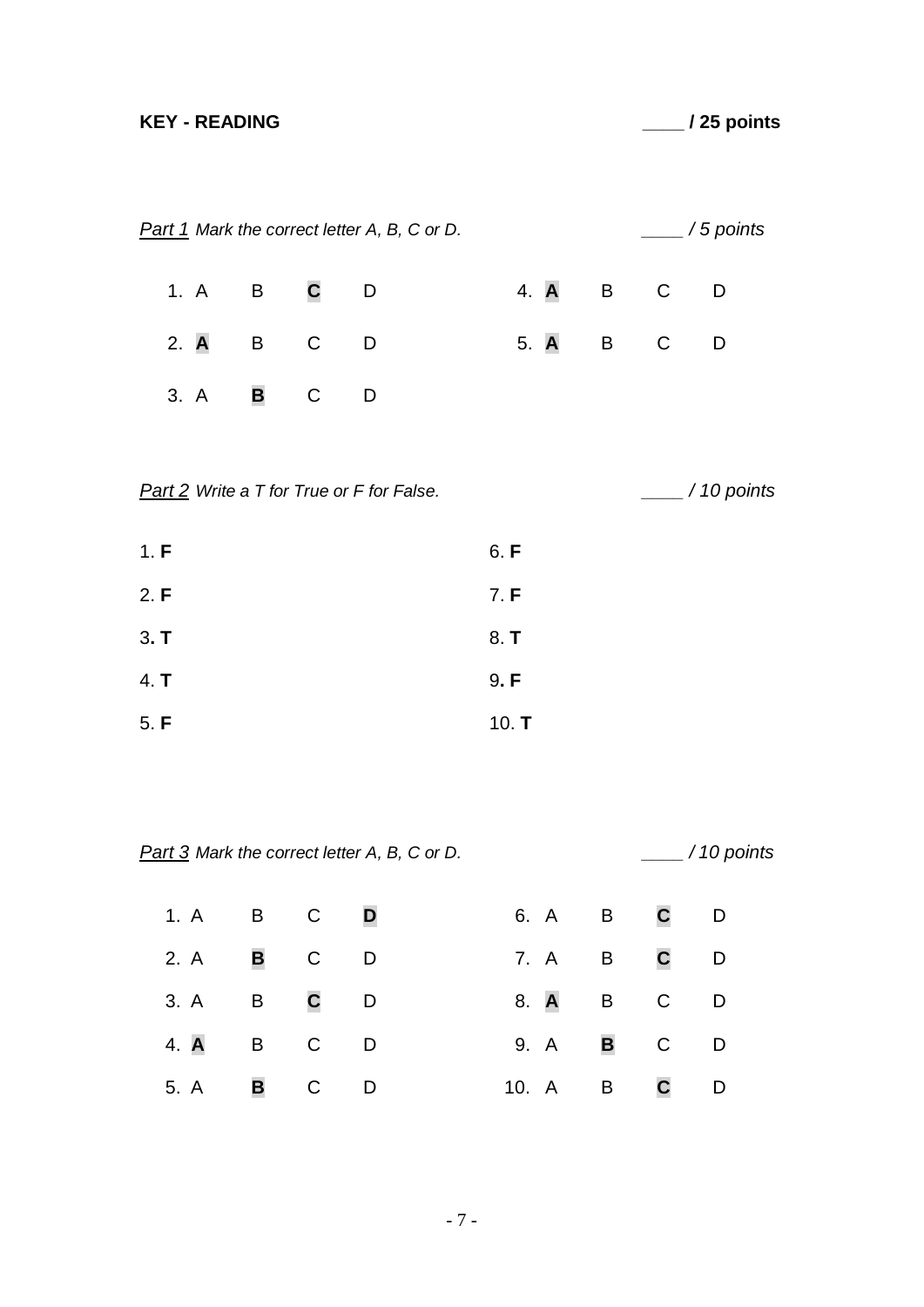## **KEY - WRITING \_\_\_ / 20 points**

|                        | <b>Task</b>                                                                                                                                                                                                                                                                                                                             | Language                                                                                                                                                                                                                                                                                                                                                                      |                  |
|------------------------|-----------------------------------------------------------------------------------------------------------------------------------------------------------------------------------------------------------------------------------------------------------------------------------------------------------------------------------------|-------------------------------------------------------------------------------------------------------------------------------------------------------------------------------------------------------------------------------------------------------------------------------------------------------------------------------------------------------------------------------|------------------|
| $9-$<br>10             | Very good attempt at task, including all<br>required content in full with little or no<br>digression. Generally coherent, or<br>requiring no effort by the reader.                                                                                                                                                                      | Generally good control, and confident use of<br>PET language. Coherent linking of sentences<br>using simple cohesive devices.<br>Language includes complex sentences and a<br>range of structures and vocabulary. Language<br>errors may still be present, but they are minor,<br>due to ambition, and do not impede<br>communication                                         | $9-$<br>10       |
| $7-$<br>8              | Good attempt at task, covering all the<br>content elements, with some elaboration.<br>There may be some minor repetition or<br>digression, though overall reasonably<br>coherent and requiring minimal effort on<br>the part of the reader                                                                                              | Reasonable control of language and linking of<br>sentences. Language is either unambitious (i.e.<br>avoiding complex structures and using a narrow<br>range of vocabulary but accurate), or ambitious<br>(i.e. attempting a range of structures and<br>vocabulary) but with some errors, although the<br>errors do not generally impede communication.                        | $7 - 8$          |
| $5-$<br>6              | Reasonable attempt at task. May be a<br>rather simple account with little<br>elaboration, or a fuller attempt combining<br>some repetition or digression. One<br>significant element of required content<br>may have been omitted. Coherent enough<br>to make meaning clear, although a little<br>effort may be required by the reader. | Evidence of some control of language, and<br>simple sentence structure generally sound.<br>Language likely to be unambitious, or if<br>ambitious probably flawed. A number of errors<br>may be present, e.g. in structures, tenses,<br>spelling, articles, prepositions, but they do not<br>generally impede communication. Linking of<br>sentences not always maintained.    | $\overline{5-6}$ |
| $3-$<br>$\overline{4}$ | Some attempt at task, possibly indicating<br>limited understanding of what is required.<br>Two elements of required content may<br>have been omitted, or there will be<br>noticeable irrelevance or incoherence,<br>which will require considerable effort by<br>the reader. The task may be unfinished.                                | Erratic control of sentence structure and use of<br>tenses, e.g. past simple not used appropriately in<br>many cases. Language may be very<br>simplistic/limited/repetitive. Errors in the<br>spelling of PET vocabulary often occur.<br>Language errors will impede communication at<br>times. Punctuation may be noticeably absent,<br>leading to incoherence of sentences. | $3-4$            |
| $1-$<br>$\overline{2}$ | Poor attempt at task, including little of<br>relevance, and /or it is far too short or very<br>incoherent.                                                                                                                                                                                                                              | Very poor control of language. Difficult to<br>understand due to frequent errors in areas such as<br>grammar, spelling or sentence construction.<br>There may be a general absence of punctuation,<br>leading to serious incoherence.                                                                                                                                         | $1 - 2$          |
| $\theta$               | Candidate has misunderstood or<br>misinterpreted task. Content bears no<br>relation to task.                                                                                                                                                                                                                                            | Achieves nothing. Language impossible to<br>understand.                                                                                                                                                                                                                                                                                                                       | $\overline{0}$   |